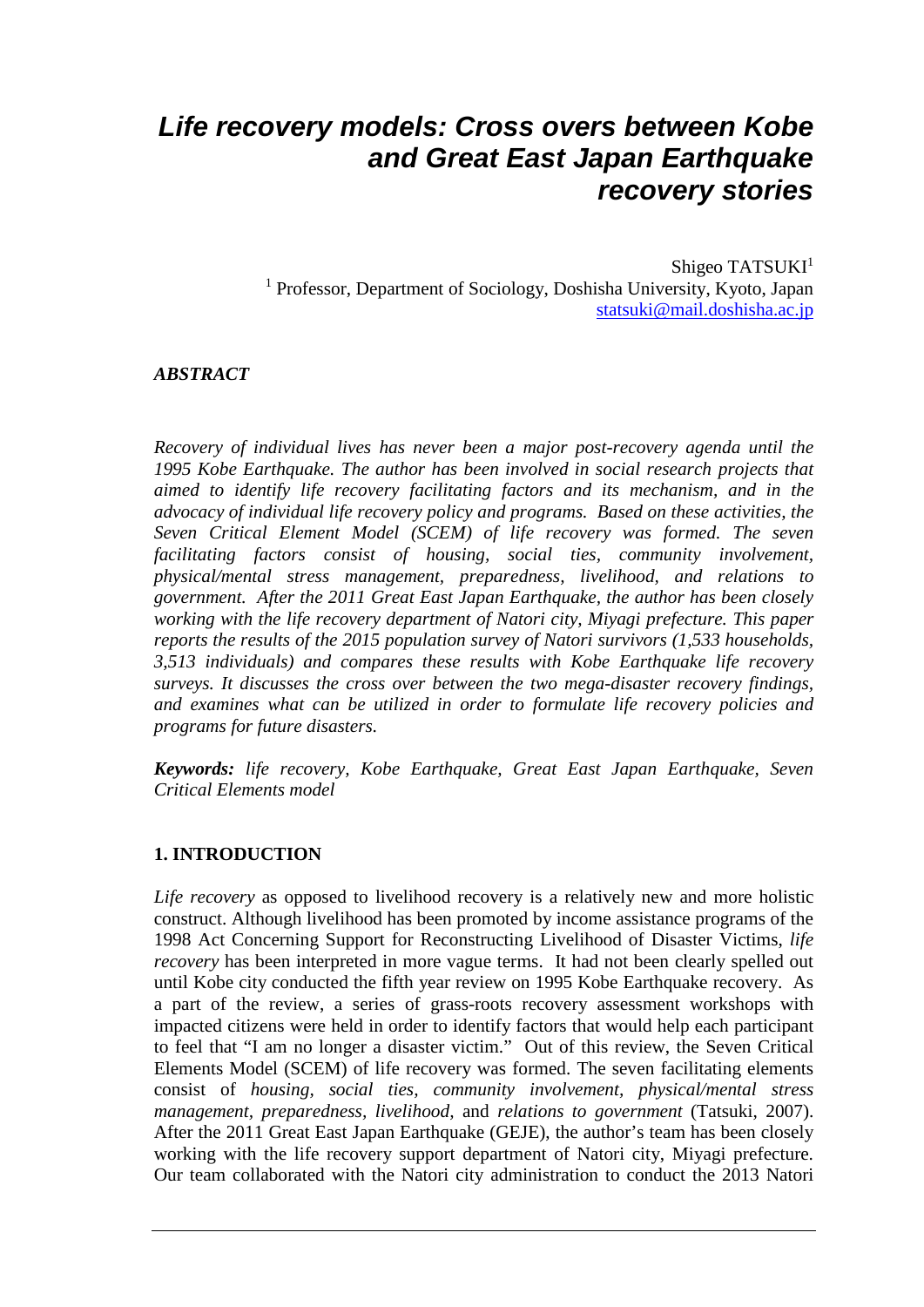grass-roots assessment workshops on life recovery, which later confirmed that SCEM was also applicable to Natori people's life recovery (Tatsuki, 2015a). The team and the city then jointly designed the questionnaire and the city administered a population survey on life recovery to all impacted citizens. The first purpose of this paper is to examine if SCEM is empirically capable of predicting a large proportion of life recovery variance as reported by Natori people. Second, it aims to identify the similarities and differences between the 1995 Kobe Earthquake and the 2011 GEJE in terms of which critical elements were relatively more important to determine life recovery in each respective event. Third, it tries to portray the unique aspects of life recovery processes of the 2011 GEJE impacted citizens that were not found or reported before.

# **2. METHOD**

# **2.1 Subjects**

The research subjects of the survey were all 1,533 households and their 3,513 members over the age of 18 that were registered by Natori city as temporary housing residents. The subject households included 1) those who were residing in Natori city prior to the GEJE and 2) those who were residing outside (mostly in Fukushima) and had moved to Natori after the 311 Fukushima disaster. They were residing in two types of temporary housing accommodation: conventional prefabricated temporary housing (PTH) complex units or newly introduced designated temporary housing (DTH) units, which were nothing but private rental units paid for by the prefectural government. Provision of DTH has become mainstream national policy since the GEJE, with 57,825 apartment/housing units rented and 47,839 prefabricated temporary housing units were newly constructed in East Japan prefectures. As of December 2014, 55 % of temporary housing households resided in DTH and 45 % in PTH in Natori city.

# **2.2 Instrument**

The life recovery scale measures the degree to which one feels that he/she is no longer a disaster victim. The scale is a 5 point Likert scale consisting of 6 life readjustment/fulfillment, 7 life satisfaction and 1 future prospect items whose unidimensionality and reliability (i.e., Cronbach's  $\alpha$  > .80) have been established in Hyogo Life Recovery Surveys in 1999, 2001, 2003 and 2005 (Tatsuki, 2007). Demographic variables included age, gender, family size, disability/vulnerability status, and house damage. With regard to SCEM, *housing* was measured by temporary housing type (PTH or DTH) and concerns/worries about current and future housing issues, *social ties* by the number of people having social conversation/contact pre and post disaster, *community involvement* by a community outlook scale that measures the degree of neighbors' engagement in community affairs, *physical/mental stress management* by a physical and psychological stress scale, *preparedness* by concerns for future disaster risk, *livelihood* by financial impact and leeway scales as well as occupation pre and post disaster, *relations to government* by a communitarian/liberal attitude scale as well as levels of awareness on and attention to local government PR information. In addition, 1 *impact alleviation* and 2 *event evaluation* items were used to measure *life recovery process* variables which were known to intervene between SCEM and life recovery outcomes (Tatsuki, 2007).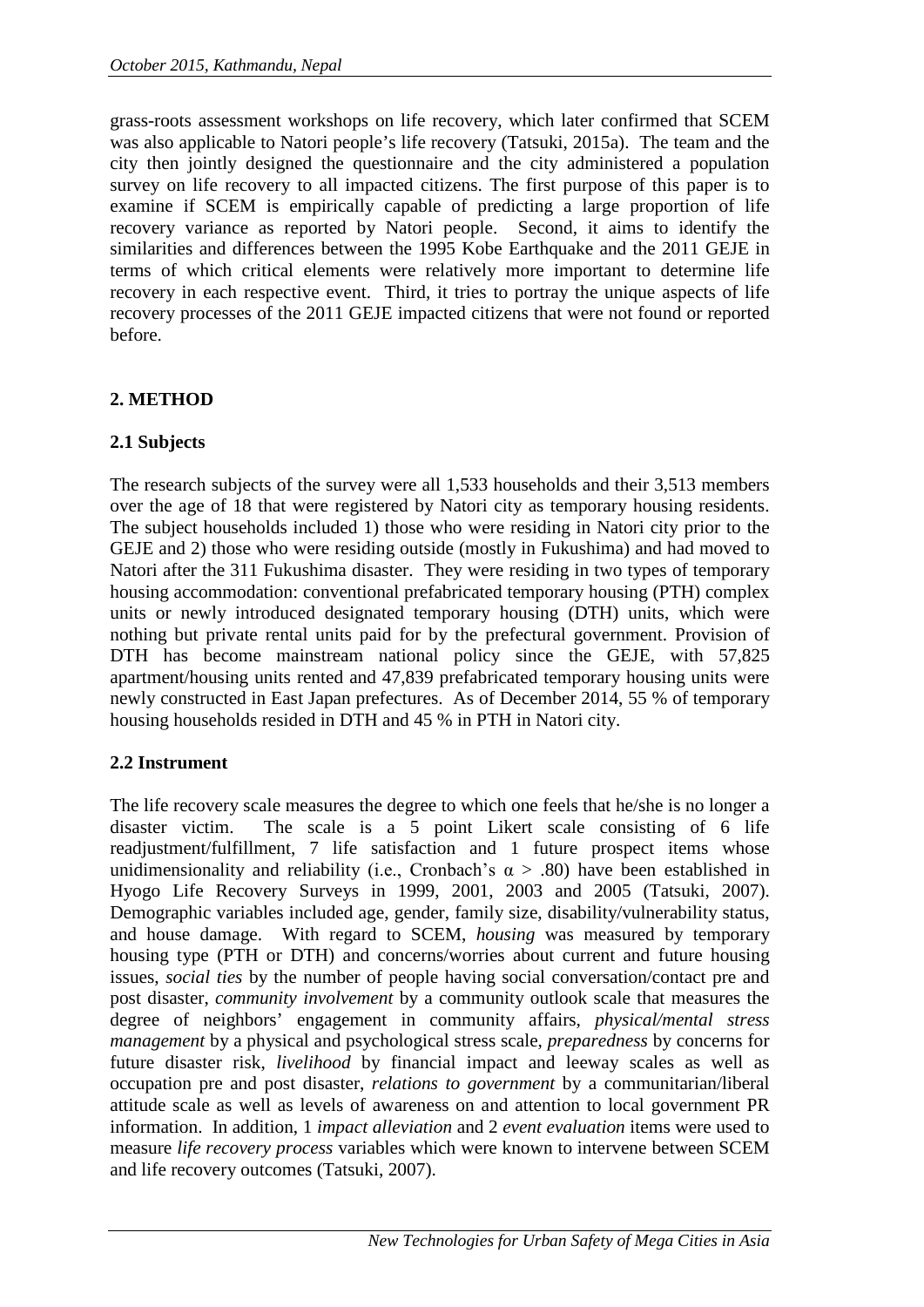#### **2.3 Procedures**

The survey questionnaire package consisted of a 2-page household questionnaire and 6 sets of a 4-page household member questionnaire. Both household and its member questionnaires were included in an official Natori city envelope and were sent to all registered temporary housing households during the second week of January in 2015. Each household was asked to answer one household questionnaire and each household member was asked to respond to an individual member questionnaire. A return envelope addressed to Natori city office was included in each package. Postcards reminding the return of questionnaires were sent on January 26<sup>th</sup>. Furthermore, new sets of questionnaires were mailed again on February 19<sup>th</sup> to those households that had not returned the questionnaires by February  $5<sup>th</sup>$ . All those responses that arrived at the city by the first week of March in 2015 were used for the analysis.

In order to compare the current study results with 2001 Hyogo Life Recovery Survey results, a general linear model (GLM) was used to test and estimate the effects of demographic, SCEM and life recovery process variables on life recovery. SPSS version 23 was used for the statistical analyses.

# **3. RESULTS AND DISCUSSION**

#### **3.1 Demographics and house damage**

1,107 (702 PTH and 831 DTH) households returned the household questionnaire (72.2 % response rate) and 1,971 (820 PTH and 1,151 DTH) residents returned the household member questionnaire (56.1 % response rate). The average ages of the respondents were 54.4 and 56.1 for males and females, respectively. The average ages by temporary housing type was 59.8 and 52.1 for PTH and DTH, respectively suggesting that nearly half of PTH residents were over the age of 60 while the majority of DTH residents were working age, possibly with school age children.

|                         | 2015 Natori Life<br>Recovery Survey |                       | 2001 Hyogo Life<br><b>Recovery Survey</b> |            |
|-------------------------|-------------------------------------|-----------------------|-------------------------------------------|------------|
|                         | N                                   |                       | N                                         |            |
| <b>Full Damage</b>      | 1503                                | 76.3%)                | 195                                       | $16.2\%$ ) |
| Large Scale Half Damage | 58                                  | 2.9%<br>$\lambda$     |                                           |            |
| <b>Half Damage</b>      | 80                                  | 4.1%<br>$\rightarrow$ | 231                                       | $19.2\%$ ) |
| Partial Damage          |                                     |                       | 554                                       | $46.1\%$ ) |
| No Damage               |                                     |                       | 223                                       | 18.5%      |
| Missing                 | 330                                 | 16.7%                 |                                           |            |
| Total                   | 1971                                | $100.0\%$ )           | 1203                                      | 100.0%     |

Table 1 compares proportions of house damage categories between the two life recovery surveys. While 2001 Hyogo Life Recovery Survey sampled those who were residing in the most severely earthquake-hit areas and therefore their house damages varied widely from no damage to full damage, 2015 Natori Survey subjects were heavily (almost 5 times higher) concentrated in the full damage category (those who did not answer house damage were mainly those who moved from Fukushima) because Natori survey specifically focused on those who lost their houses due to the 311 tsunami and following Fukushima nuclear power plant disaster and were residing in temporary housing units at the time of the survey. The damage comparison suggests that house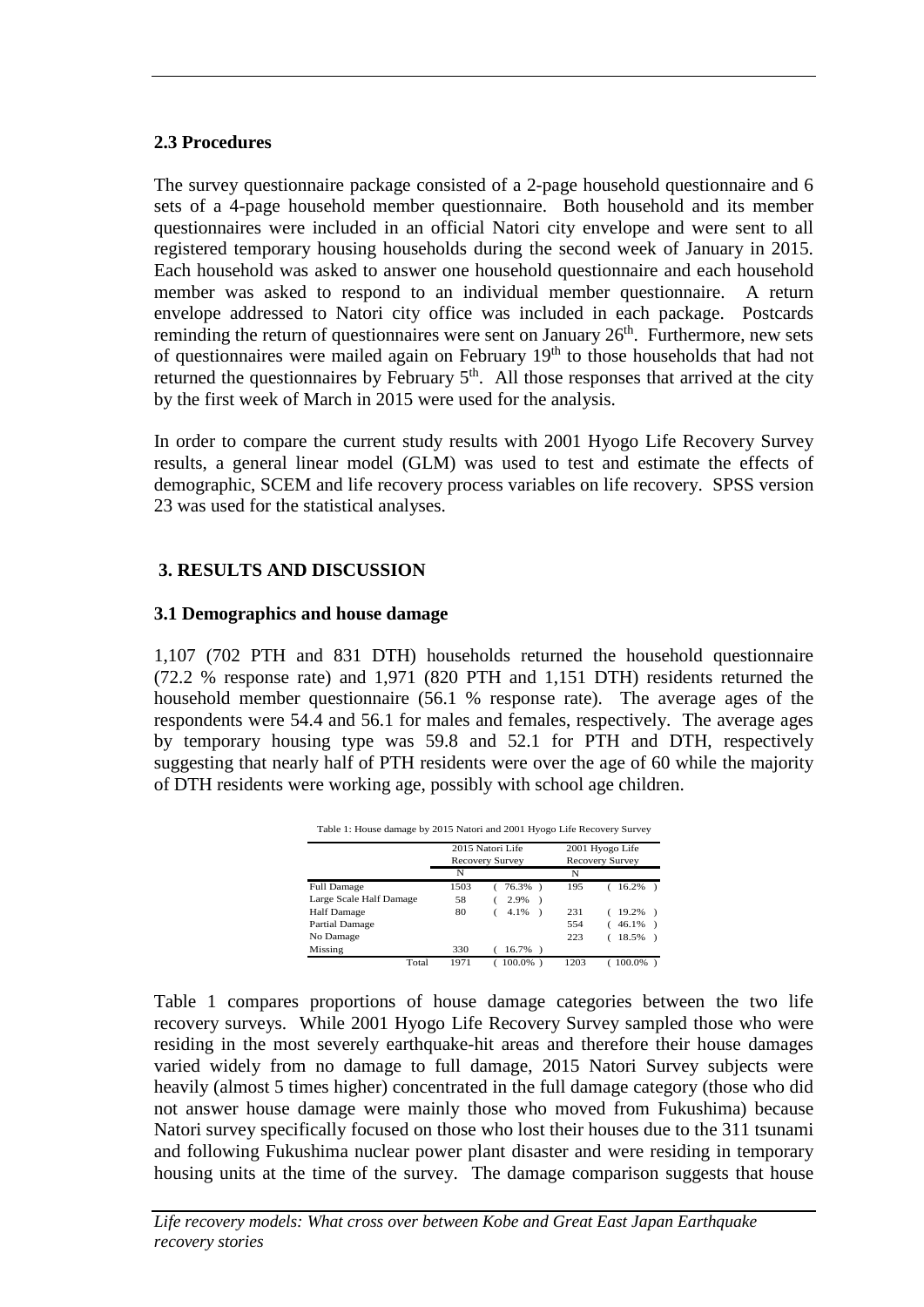damage effects need to be partialed out before comparing SCEM effects on life recovery between the two surveys.

| Table 2: Multiple regression (GLM) analysis of house damage and SCEM effects on lifre recovery                                |                                                                                                                                                       |                             |                                 |                             |  |  |  |
|-------------------------------------------------------------------------------------------------------------------------------|-------------------------------------------------------------------------------------------------------------------------------------------------------|-----------------------------|---------------------------------|-----------------------------|--|--|--|
| Hazard Exposure and Seven Critical Elements for Life Recovery                                                                 | Parameter                                                                                                                                             | Model 1<br>$\boldsymbol{R}$ | Model 2<br>$\boldsymbol{B}$     | Model 3<br>$\boldsymbol{B}$ |  |  |  |
|                                                                                                                               | Model Intercept                                                                                                                                       | 51.438 ***                  | 51.454 ***                      | 48.161 ***                  |  |  |  |
| HOUSE DAMAGE                                                                                                                  | Full House Damage                                                                                                                                     | .544 **                     | $1.384$ **                      | $1.305$ ***                 |  |  |  |
|                                                                                                                               | Large Scale Half House Damage                                                                                                                         | $-0.166$                    | $-0.008$                        | .067                        |  |  |  |
|                                                                                                                               | Half House Damage                                                                                                                                     | $2.058*$                    | $2.173$ **                      | $2.039*$                    |  |  |  |
|                                                                                                                               | No Answer                                                                                                                                             | $0^{\circ}$                 | $0^a$                           | $0^{\circ}$                 |  |  |  |
| <b>HOUSING</b>                                                                                                                |                                                                                                                                                       |                             |                                 |                             |  |  |  |
|                                                                                                                               | Temporal Housing Type Prefabricated Temporary Housing (PTH)<br>Designated Temporary Housing (DTH)                                                     | $-0.870*$<br>0 <sup>2</sup> | $-0.746$ ( $p = 107$ )<br>$0^a$ | $5.014*$<br>0 <sup>2</sup>  |  |  |  |
| Temporary Housing Type by Person with Disability PTM*No Disability                                                            |                                                                                                                                                       |                             |                                 | $-765$                      |  |  |  |
|                                                                                                                               | PTM*Disability                                                                                                                                        |                             |                                 | 0 <sup>2</sup>              |  |  |  |
|                                                                                                                               | DTH*No Disability                                                                                                                                     |                             |                                 | 4.136 **                    |  |  |  |
|                                                                                                                               | DTH*Disability                                                                                                                                        |                             |                                 | $0^2$                       |  |  |  |
|                                                                                                                               | Temporary Housing Type by Single Elderly Household PTH*Any Household Other Than Single Elderly Person Household                                       |                             |                                 | $-3.492$ **                 |  |  |  |
|                                                                                                                               | PTH*Single Elderly Person Household                                                                                                                   |                             |                                 | $0^{\circ}$                 |  |  |  |
|                                                                                                                               | DTH*Any Other Than Single Elderly Person Household                                                                                                    |                             |                                 | $-1.029$                    |  |  |  |
| Temporary Housing Type by Household with/without Physically Vulnerable Person PTH*Household with Physically Vulnerable Person | DTH*Single Elderly Person Household                                                                                                                   |                             |                                 | $\sigma$<br>1.303           |  |  |  |
|                                                                                                                               | PTH*Household without Physically Vulnerable Person                                                                                                    |                             |                                 | $1.772**$                   |  |  |  |
|                                                                                                                               | PTH*Household with or without Physically Vulnerable Person Unknown                                                                                    |                             |                                 | 0 <sup>2</sup>              |  |  |  |
|                                                                                                                               | DTH*Household with Physically Vulnerable Person                                                                                                       |                             |                                 | $-1.252$ *                  |  |  |  |
|                                                                                                                               | DTH <sup>®</sup> Household without Physically Vulnerable Person                                                                                       |                             |                                 | .084                        |  |  |  |
|                                                                                                                               | DTH*Household with or without Physically Vulnerable Person Unknown                                                                                    |                             |                                 | $0^2$                       |  |  |  |
|                                                                                                                               | Concerns about Housing Issues Scale Concerns/Worries about Public Housing (factor score)                                                              |                             | $-0.420$ *                      | $-406$ **                   |  |  |  |
| <b>SOCIAL TIES</b>                                                                                                            | Concerns/Worries about Current Temporary Living Arrangements (factor score)                                                                           |                             | $-0.337$ *                      | $-.338*$                    |  |  |  |
| Number of Neighbors/Relatives/Friends having social conversation with before 311 None                                         |                                                                                                                                                       | $1.819**$                   | $1.532*$                        | $1.516*$                    |  |  |  |
|                                                                                                                               | $1$ to $4$                                                                                                                                            | 2.728 ***                   | $2.650***$                      | 2.812 ***                   |  |  |  |
|                                                                                                                               | 5 to 9                                                                                                                                                | 0.873                       | 0.759                           | .820                        |  |  |  |
|                                                                                                                               | more than 10                                                                                                                                          | 0 <sup>2</sup>              | $0^a$                           | $0^{\circ}$                 |  |  |  |
| Number of Neghbors/Relatives/Friends having social conversation with after 311 None                                           |                                                                                                                                                       | $-1.759$ **                 | $-1.555$ **                     | $-1.600**$                  |  |  |  |
|                                                                                                                               | $1$ to $4$                                                                                                                                            | $-2.979$ ***                | $-2.834$ ***                    | $-3.024$ ***                |  |  |  |
|                                                                                                                               | $5$ to $9\,$                                                                                                                                          | $-1.626$ ***                | $-1.593$ ***                    | $-1.522$ ***                |  |  |  |
| Number of People meeting in hobby/circle/social gatherings before 311 None                                                    | more than 10                                                                                                                                          | $0^2$<br>2.832 ***          | $0^2$<br>$2.980***$             | $0^2$<br>2.908 ***          |  |  |  |
|                                                                                                                               | $1$ to $4$                                                                                                                                            | 1.471                       | 1.472                           | 1.310                       |  |  |  |
|                                                                                                                               | 5 to 9                                                                                                                                                | 0.870                       | 0.936                           | 1.182                       |  |  |  |
|                                                                                                                               | more than 10                                                                                                                                          | $0^2$                       | $0^2$                           | $0^2$                       |  |  |  |
| Number of People meeting in hobby/circle/social gatherings after 311 None                                                     |                                                                                                                                                       | $-3.430$ ***                | $-3.588$ ***                    | $-3.309$ ***                |  |  |  |
|                                                                                                                               | $1$ to $4\,$                                                                                                                                          | $-0.737$                    | $-0.849$                        | $-.840$                     |  |  |  |
|                                                                                                                               | 5 to 9<br>more than 10                                                                                                                                | $-0.433$<br>$0^{\rm a}$     | $-0.457$<br>$0^a$               | $-.742$<br>$0^2$            |  |  |  |
| <b>COMMUNITY INVOLVEMENT</b>                                                                                                  | Residents do not socialize with each other and live by themselves                                                                                     | $-3.133$ ***                | $-3.212$ ***                    | $-3.425$ ***                |  |  |  |
|                                                                                                                               | Residents do not socialize but neghborhood representatives seem to be more or less active                                                             | $-3320$ ***                 | $-3.403$ ***                    | $-3.632$ ***                |  |  |  |
|                                                                                                                               | Residents socialize to a certain degree and some greet each other                                                                                     | $-1.968$ ***                | $-1.966$ ***                    | $-2.201$ ***                |  |  |  |
|                                                                                                                               | Residents socialize very often and participate well in community events                                                                               | 0 <sup>2</sup>              | $0^a$                           | $0^2$                       |  |  |  |
| PHYSICAL/MENTAL STRESS MANAGEMENT                                                                                             |                                                                                                                                                       |                             |                                 |                             |  |  |  |
| Subjective Evaluation on one's health condition Good                                                                          |                                                                                                                                                       | 4.886 ***                   | 4.739 ***                       | 4.373 ***                   |  |  |  |
|                                                                                                                               | OK                                                                                                                                                    | 2.463 ***                   | 2.299 ***                       | 2.231 ***                   |  |  |  |
|                                                                                                                               | Bad                                                                                                                                                   | $0^2$                       | $0^2$                           | $0^\circ$                   |  |  |  |
|                                                                                                                               | Physical and Mental Stress Scale Physical and Mental Stress (factor score)                                                                            | $-2.656$ ***                | $-2.621$ ***                    | $-2.598$ ***                |  |  |  |
| <b>PREPAREDNESS</b>                                                                                                           |                                                                                                                                                       |                             |                                 |                             |  |  |  |
| LIVELIHOOD                                                                                                                    | Concerns for Future Disaster Risks Low concerns for future disaster risk (optimal scaling score)                                                      | $0.513$ ***                 | $0.496$ **                      | .474 **                     |  |  |  |
|                                                                                                                               | Financial Impact Score Household Financial Impact (optimal scaling score)                                                                             | $-0.819***$                 | $-0.849$ ***                    | $-720$ ***                  |  |  |  |
|                                                                                                                               | Financial Leeway Score Household financial Leeway (optimal scaling score)                                                                             | $0.934*$                    | $0.909(p=.103)$                 | $.988*$                     |  |  |  |
|                                                                                                                               | Financial Leeway Score by Age Financial Leeway by Age less than 18                                                                                    | 1.775                       | 1.891                           | 1.826                       |  |  |  |
|                                                                                                                               | Financial Leeway by Age between 19 and 64                                                                                                             | 0.077                       | 0.100                           | $-.025$                     |  |  |  |
|                                                                                                                               | Financial Leeway by Age between 65 and 74                                                                                                             | $-1.945$ **                 | $-1.673$ **                     | $-1.724$ **                 |  |  |  |
|                                                                                                                               | Financial Leeway by Age 75 and over                                                                                                                   | $0^2$                       | $0^2$                           | $0^2$                       |  |  |  |
|                                                                                                                               | Occupation Proprietor (before)                                                                                                                        | $-3.582$ ***                | $-3.547$ ***                    | $-1.991$ ***                |  |  |  |
|                                                                                                                               | Proprietor (present)                                                                                                                                  | 3.076 ***<br>$1.907**$      | $3.074$ ***<br>$1.808$ **       | $-4.402$ ***<br>$-1.008$ *  |  |  |  |
|                                                                                                                               | Retired (before)<br>Retired (present)                                                                                                                 | $-2.960$ ***                | $-2.807$ ***                    | $-1.100$ ***                |  |  |  |
|                                                                                                                               | Unemployed (before)                                                                                                                                   | 2.316 ***                   | $2.168***$                      | $.098***$                   |  |  |  |
|                                                                                                                               | Unemployed present                                                                                                                                    | $-3.475$ ***                | $-3.306$ ***                    | $-5.060$ ***                |  |  |  |
| <b>RELATION TO GOVERNMENT</b>                                                                                                 |                                                                                                                                                       |                             |                                 |                             |  |  |  |
|                                                                                                                               | Relation to Government Scale Communitarian vs. Liberal Attitude Score (optimal scaling score)                                                         | $-0.316$                    | $-0.327(p=.103)$                | $-.362*$                    |  |  |  |
|                                                                                                                               | Attention to Local Government Public Relation Information Scale Low Attention to Local Government Public Relation Information (optimal scaling score) | $0.541$ ***                 | $0.535***$                      | .332 ***                    |  |  |  |
| <b>RECOVERY PROCESS</b>                                                                                                       | Recovery Process Score (factor score)                                                                                                                 | $4.004$ ***                 | 3.944 ***                       | 3.885 ***                   |  |  |  |
|                                                                                                                               | $R^2$ (df adjusted $R^2$ )                                                                                                                            | .547 (.534)                 | .548 (.534)                     | .555 (.538)                 |  |  |  |

\*\*\* *p* <.01, \*\* *p* <.05, \* *p* <.10

# **3.2 Effects of seven critical elements on life recovery**

# **3.2.1 Model fit**

Table 2 summarizes multiple regression (GLM) analysis results. It compares results of 3 models where varying degree of *housing* parameters were successively added. In Model 1, only temporary housing type (PTH or DTH) was entered. Concerns and worries about current and future housing issues were entered in Model 2, and finally temporary housing type by social vulnerability (e.g., household with person with disability, single elderly, or physically vulnerable person) interactions were added in Model 3. Although the interpretation of the *housing* variable parameters will be discussed in the later section, it should be noted that the final Model 3 predicted highest 55.5 % of the total variance in observed life recovery scores ( $R^2$ =.555, adjusted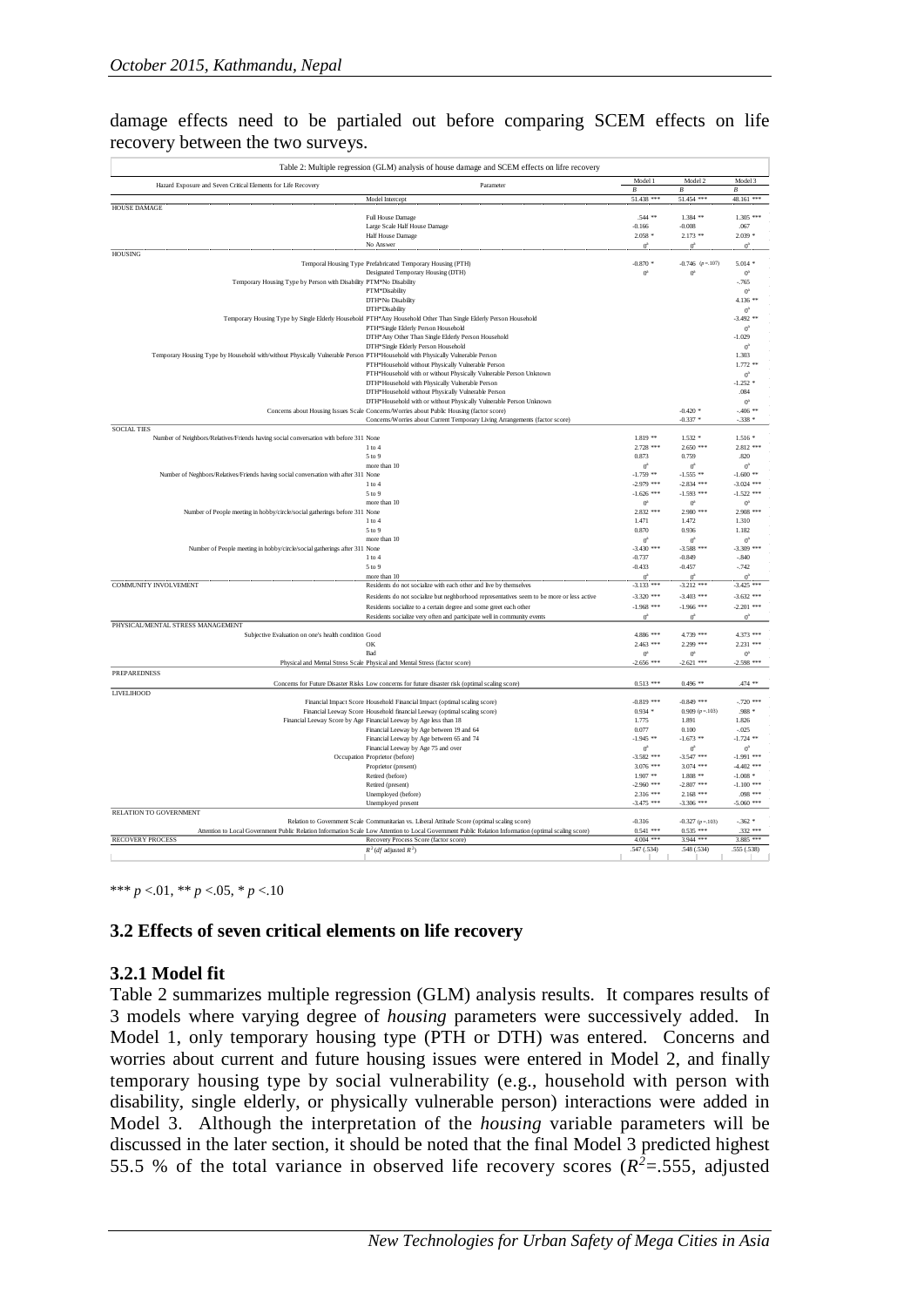$R^2$ =.538) compared with Model 1 ( $R^2$ =.547, adjusted  $R^2$ =.534) and Model 2 ( $R^2$ =.548, adjusted  $R^2 = .534$ ). Figure 1 illustrates an observed by Model 3 predicted values plot at



Figure 1: Observed by Model 3 predicted (top center) by standardized residuals (bottom center) plot.



Figure 2: Comparisons of each SCEM parameter effect size (partial  $\eta^2$ ) on life recovery between 2015 Natori and 2001 Hyogo Life Recovery Surveys.

the top center which shows a linear fit. At the bottom center of Figure 1, standardized residuals by predicted values were plotted, which showed that residuals were evenly scattered against low to high predicted values without any particular patterns. Those two plots displayed that the final Model 3 showed a good fit  $(R^2 = .555)$ , which is comparable to 2001 Hyogo Life Recovery Survey  $(R^2 = .470$  (Tatsuki and Hayashi, 2001) or  $R^2$ =.593 (Tatsuki and Hayashi, 2002)), to the observed life recovery scores and therefore affirmed the first research question − whether SCEM is capable of a large proportion of life recovery score variance among Natori impacted people − of the current paper.

# **3.2.2 Parameter effects on life recovery**

Partial regression parameter estimates for house damage and each of SCEM were listed at the last 3 columns of Table 2. Because the effects of other parameters were partialed out when interpreting a given parameter, the effects of other parameters such as house damage categories were controlled. This made it possible to compare SCEM parameters between Natori and Hyogo Life Recovery Survey results despite that Natori study subjects were heavily skewed toward heavy house damages.

With regard to effects of *housing* parameter, Model 1 and 2 demonstrated that PTH on average tended to have negative impacts on life recovery in comparison to DTH. This seems to support the validity of the newly introduced DTH policy for prefecture government's renting privately owned housing units and designating them for disaster survivors' use as temporary housing units. It should be noted that Model 3 PTH parameter became positive suggesting PTH rather than DTH tended to positively promote life recovery. This reversal of effect direction from negative to positive could be interpreted as the result of multicollinearity that were caused by entering 14 additional housing parameters (social vulnerability and temporary housing type interactions) into Model 3.

For such SCEM parameters as *social ties, community involvement, physical/mental stress management, preparedness and livelihood* as well as intervening *life recovery process*, their effect directions were similar to 2001 Hyogo Life Recovery Survey results. With regard to *social ties*, those who used to socialize with more than 5 neighbors/relatives/friends in daily conversations or in social gatherings before the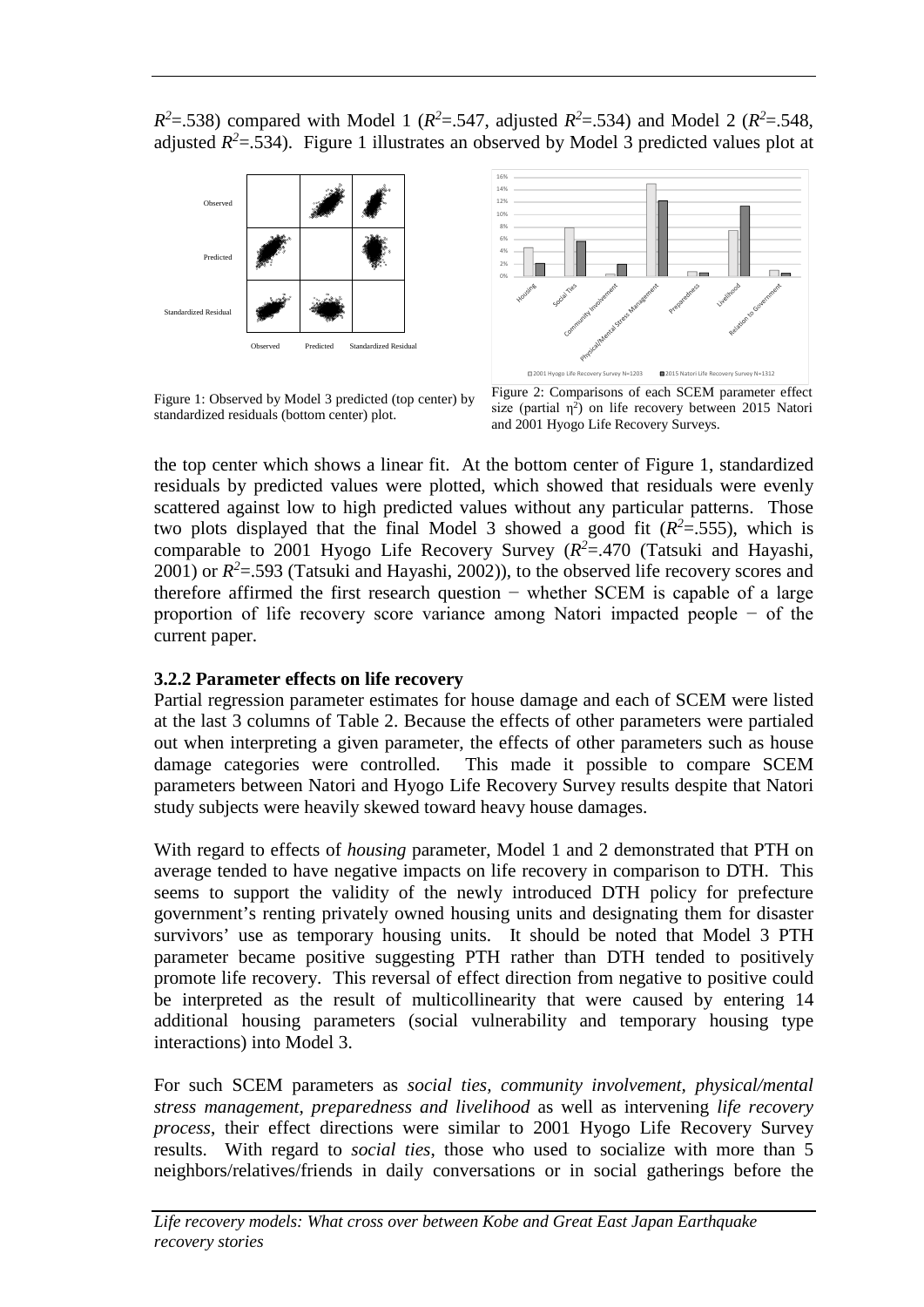disaster showed better life recovery. However, this threshold value increased to more than 10 in order for socialization or social gathering to have positive impacts on better recovery after the disaster. While *social ties* are an ego-centric and personal social capital indicator, *community involvement* measures levels of communal social capital that are shared by a network of people in a community as a whole. On this ground, better life recovery was predicted only by those who reported that one lived in a community where "residents socialize very often and participate well in community events." With regard to a subjective evaluation of one's own health, a measure of *physical/mental stress management*, those who reported "Good" or "OK" showed significant positive impacts on life recovery in comparison with those who answered "Bad." These findings were further supported by more reliable measures of the 6 item physical and mental stress scale scores. *Preparedness* was measured by how optimistic one was to future disaster losses and the better recovery was predicted by the optimistic attitudes to disaster risks. The similar effect was also observed in 2001 Hyogo Life Recovery Survey. These results seem to support an old saying "danger past and God forgotten." Disaster's impacts on household finance and the current financial leeway were very strong *livelihood* predictors of life recovery. Those "younger" elderly between 65 and 74 years old who showed less financial leeway were the least recovered among all ages. With regard to occupation, the proprietors, the retired and the unemployed on average showed significantly lower life recovery scores. Finally, an intervening life recovery process measure, a composite of 1 *impact alleviation* and 2 *event evaluation* items, showed significant positive impacts upon life recovery as has been demonstrated in 2003 and 2005 Hyogo Surveys (Tatsuki, 2007).

The 2015 Natori Life Recovery Survey like the 2001 Hyogo Life Recovery Survey showed the tendency that the respondent's attitude toward government (*relation to government*) mattered. Unlike the Hyogo Survey, however, the less communitarian and more self-reliance (liberal) oriented Natori temporary housing residents tended to show better recovery. Nature of pre-disaster government-people relationships seems being different between Natori and Hyogo areas and this difference needs to be further examined in future studies.

The second research question of the current paper was to identify the similarities and differences between the 1995 Kobe Earthquake and the 2011 GEJE in terms of which critical elements were relatively more important to determine life recovery in each respective event. Figure 2 directly answers to this question. It compares effect sizes of the seven critical elements upon life recovery as measured by partial  $\eta^2$  between 2015 Natori and 2001 Hyogo Life Recovery Surveys. The direct comparison of  $\eta^2$  values in two surveys should be supported because goodness-of-fit estimates were comparable in 2 studies ( $R^2$ =.555 for Natori and  $R^2$ =.470 (Tatsuki and Hayashi, 2001) or  $R^2$ =.593 (Tatsuki and Hayashi, 2002) for Hyogo surveys). Figure 2 illustrates that the top 3 most powerful influences upon life recovery were *physical/mental stress management*, *livelihood*, and *social ties* in both surveys. Between-comparisons of effect sizes for each parameter, however, indicated that *livelihood* as well as *community involvement* mattered more in Natori survey while *physical/mental stress management*, *social ties* and *housing* (*housing* variance was much smaller in Natori Survey because all subjects lived in temporary housing units) were more valued in Hyogo survey. This may suggest relative importance of livelihood assistance programs for Natori impacted citizens.

# **3.3 Designated versus prefabricated temporary housing**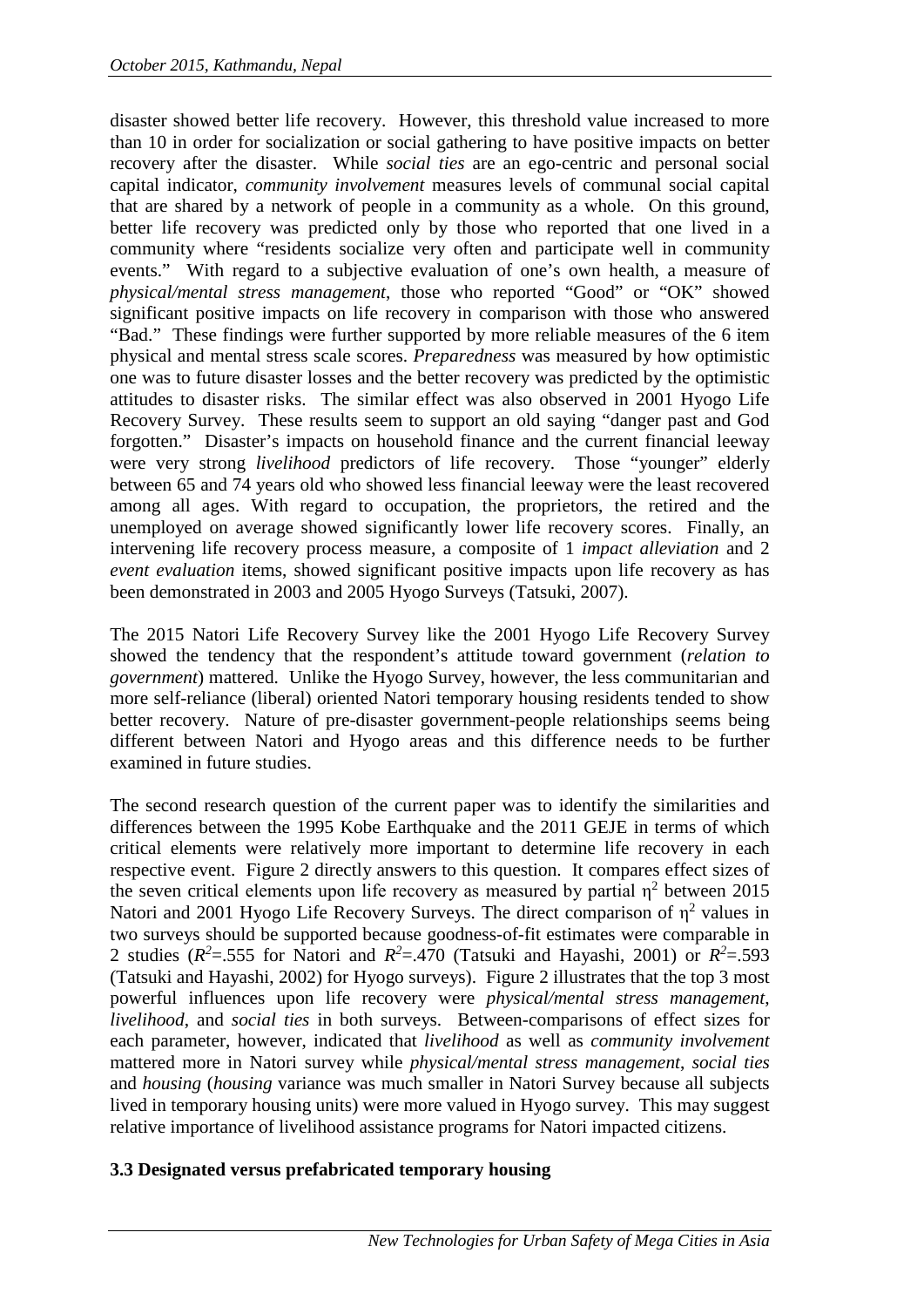



**Life Recovery Score** Recover 50.00 49.00 48.00 *F4, 1287* =2.065, p =.083 47.00 Prefabricated Temporary HousingDesignated Temporary Housing **Temporary Housing Type**







Figure 5: Life recovery score by temporary housing type by household with/without physically vulnerable person

Figure 6: Life recovery score by temporary housing type by single elderly household or not

thousand temporary housing units urgently nearby the disaster area. Because it was impossible to construct such a large number of prefabricated temporary housings in a limited time, National government allowed prefectural governments to rent out privately owned housings and to use them as temporary housing units to the disaster victims. For the first time in Japanese disaster management history, the impacted citizens had to make decisions whether to dwell in conventional prefabricated temporary housing complex units or in designated private rental housing units that were situated in widely dispersed locations. Japanese disaster research has been mainly focusing on life recovery assistance for prefabricated temporary housing inhabitants who live in a close proximity and not much is known about "diaspora" survivors. The third research question of the present paper was to portray the unique aspects of life recovery processes of DTH residents in comparison with those who were residing in PTH units.

Our research team decided to work with the life recovery support department of Natori city in early May of 2011 with the concerns that DTH dwellers would have much harder time for them to form mutual support networks, and to obtain necessary public information and assistance, due to the fact that they resided in widely dispersed areas inside and outside of the city/township of their original residence. As was briefly discussed in the previous section and also shown in Figure 3, however, life recovery scores of DTH residents on average tended to be higher than PTH residents (*F1, 1287*  $=3.593$ ,  $p = .058$ ). This seems to support in general the validity of the newly introduced DTH policy. Geographical dispersion seemed not to matter much among the surveyed average Natori impacted citizens. This finding partly supported earlier finings made by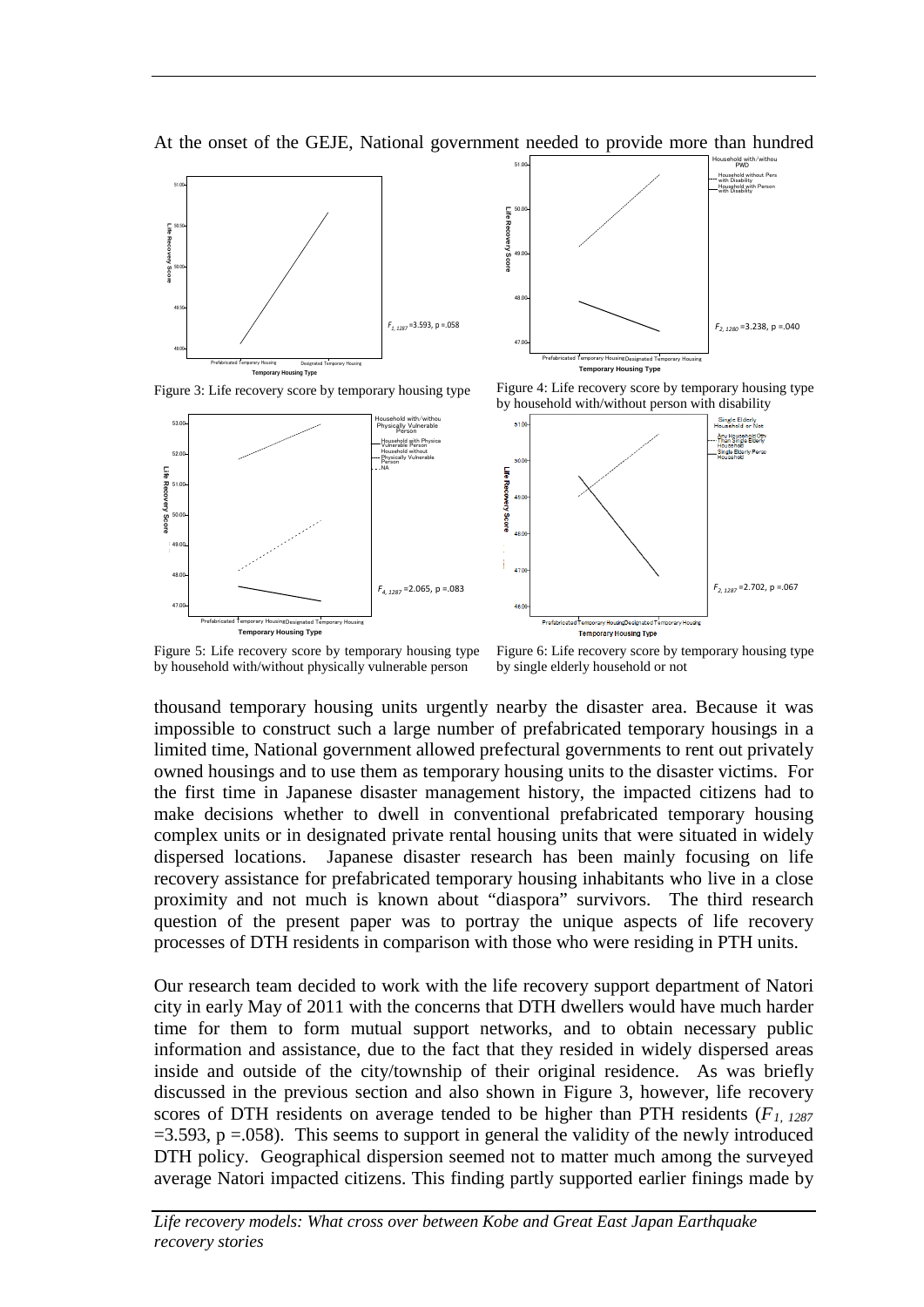ethnographic interviews with impacted Natori DTH residents (Tanaka and Shigekawa, 2014, 2015; Tatsuki, 2015a) which identified 3 groups of DTH households (Tatsuki, 2015a, p. 943):

1) Younger, self-reliant and upward mobile families, 2) families with individuals such as PWD and frail elderly that required reasonable accommodations in their everyday functioning, and 3) vulnerable households that would have been benefited from group living conditions in prefabricated housing complexes but failed to submit applications in time.

Figure 3 seems to imply that DTH was a better choice for "1) younger, self-reliant and upward mobile families" according to the classification made by Tanaka and Shigekawa (2014).

In order to examine life recovery situations among the next two categories of "households with persons with disability" and/or "vulnerable households", Model 3 tested temporary housing type by social vulnerability (PWD, physically vulnerable and single elderly household) interactions. Figure 4 and 5 showed that those households with PWD or physically vulnerable members respectively were better recovered at PTH while any other households' showed higher life recovery average at DTH. Similarly, Figure 6 demonstrates that such vulnerable households as single elderly households seemed to "have been benefited from group living conditions" in PTH showed better recovery at PTH than at DTH.

In conclusion, the current study affirmed 1) that SCEM was capable of a large proportion of life recovery measure variance among Natori impacted people; 2) that the top 3 most powerful influences upon life recovery were *physical/mental stress management*, *livelihood*, and *social ties* in both 2015 Natori and 2001 Hyogo Life Recovery Surveys while *livelihood* as well as *community involvement* mattered more in Natori survey; and that 3) DTH was better suited to "younger, self-reliant and upward mobile families" while those households with social vulnerabilities were benefitted from PTH group living conditions.

# **ACKNOWLEDGEMENTS**

This research project was supported by a grant from JST, RISTEX as "Optimal life recovery assistance for disaster survivors living in designated temporary housing in a widely dispersed area" (Principal Investigator, Shigeo Tatsuki).

# **REFERENCES**

Tanaka, S. and Shigekawa, K., 2014, Housing recovery processes of the temporary housing dwellers for the 2011 great east japan earthquake: Natori city case study, *Proc. of the 3rd Int. Conf. on Urban Disaster Reduction*, 2014.

Tanaka, S. and Shigekawa, K., 2015, Life Recovery Process Analysis of Designated Temporary Housing Dwellers, (Japanese), *Proc. of the 36th Institute of Social Safety Science Meeting*, 55-56.

Tatsuki, S. and Hayashi, H., 2001, General Linear Model analyses of life recovery factors in the 2001 Kobe Panel Survey data. *Proceedings of U.S.- Japan Cooperative Research in Urban Earthquake Disaster Mitigation Third Grantees' Meeting*, 557-574.

Tatsuki, S. and Hayashi, H., 2002, Seven Critical Element Model of Life Recovery: General Linear Model Analysis of the 2001 Kobe Panel Survey data. *Proceedings of 2nd Workshop for Comparative Study on Urban Earthquake Disaster Management*, 27-46.